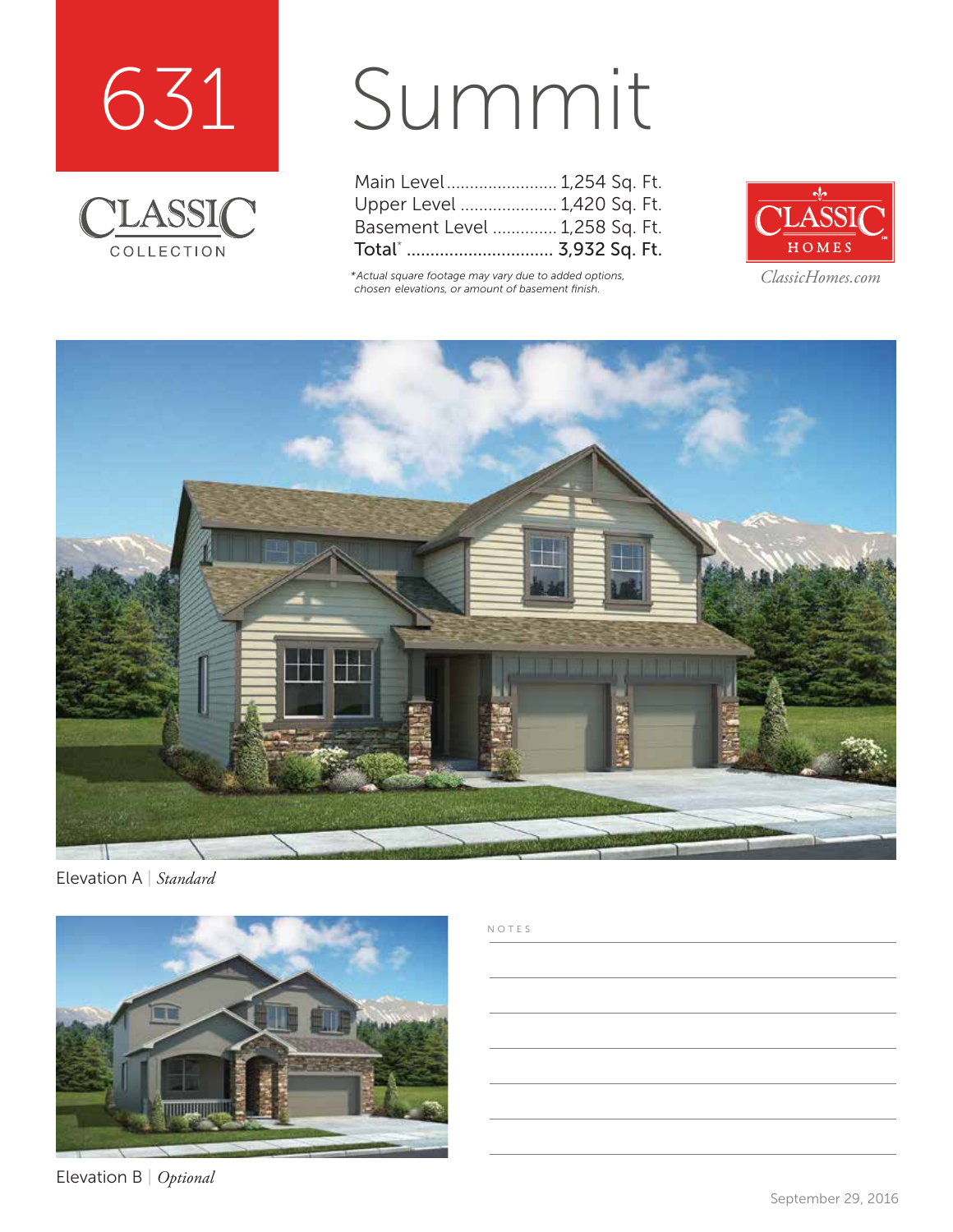Main Level

SUMMIT Model 631 *Optional 'B' Elevation shown*



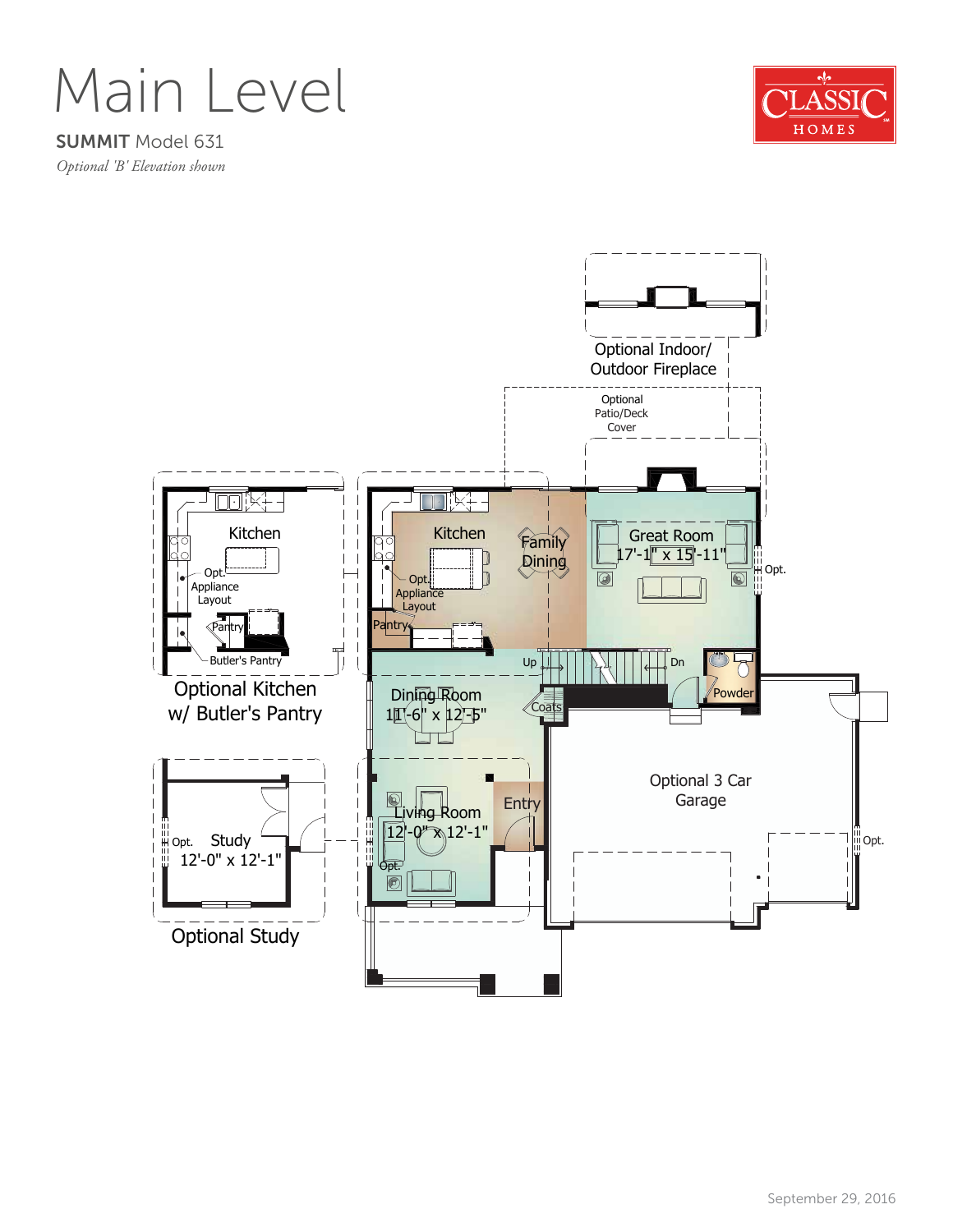SUMMIT Model 631 Upper Level



*Optional 'B' Elevation shown*